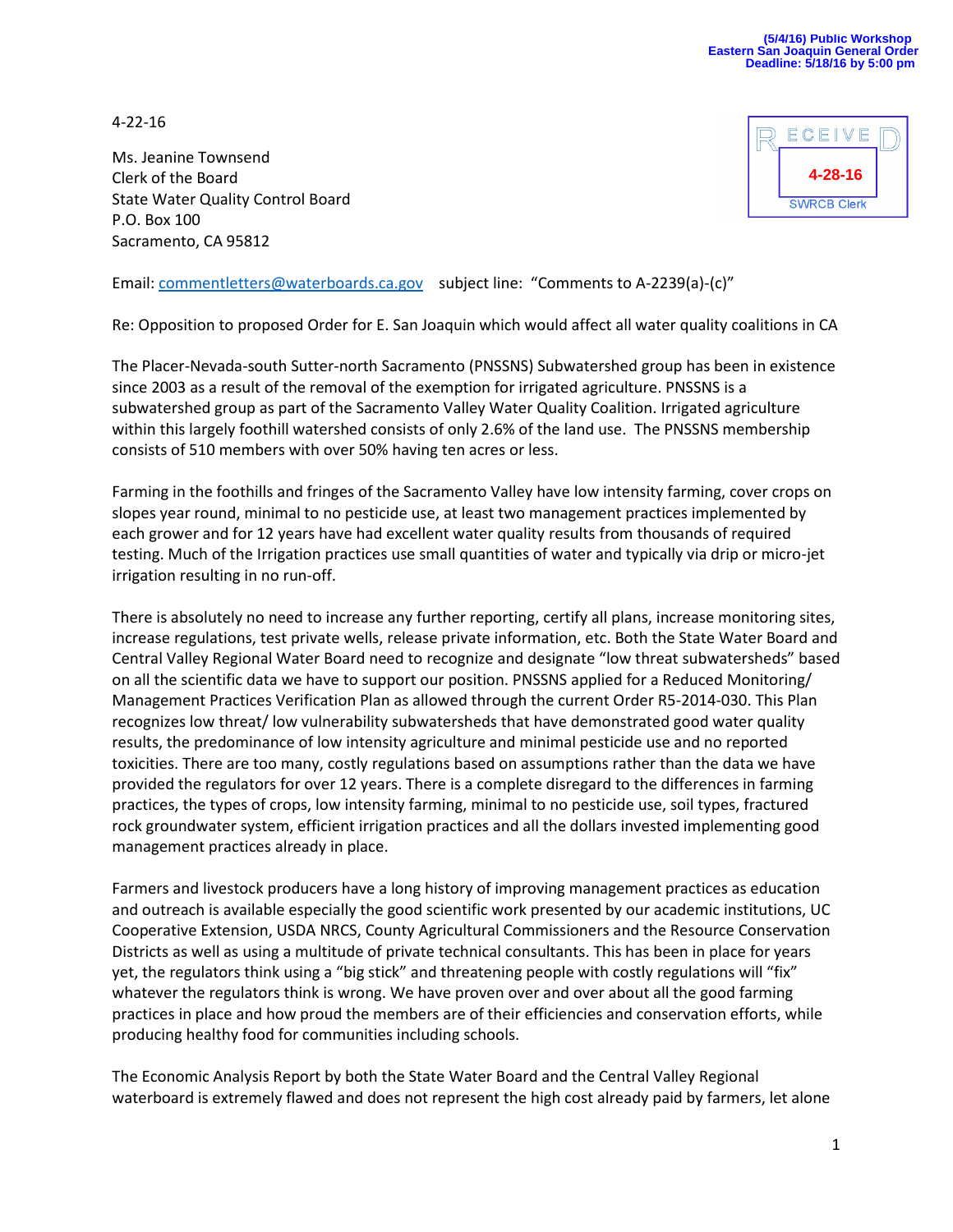the increased costs proposed by this new Waste Discharge Order. The costs of certifying plans, reporting, testing private wells, paying for additional surface water monitoring sites, analysis and reporting increase the cost to EACH small grower by a approximately \$4,000-5,000/ yr for small acreage. The State Water Board's Fact Sheet says, **"We find that the additional costs and burden associated with these revisions are not substantial". T**he waterboards have complete disregard to the costs and financial burden placed on growers especially those with small acreage and/ or in economically disadvantaged communities which are already burdened with low income challenges.

The PNSSNS subwatershed has collected over one million dollars paid by our local farmers and ranchers and we continue to be heavily regulated from this costly government program. The water quality has always been good and farming practices have shown to improve with education over time anyway. Agriculture now has the data to prove what they are doing is generally safe to the environment and in many cases beneficial to the environment! Where is the cost/ benefit ratio and the economic analysis representing the per grower cost, especially paid by the small growers?

It is estimated that these new requirements would **cost each grower, on average approx. \$4,000 - 10,000 to comply** regardless of the low threat and data generated to date. The following is list of some of the current and proposed requirements each grower would have to comply with:

- Growers pay membership fees and a per acreage fee that go to the State Water Board already of which the State Water Board had one million dollars in excess of the growers money last year, and did not reduce the cost to growers. These costs increased 375 % since 2003.
- Certify irrigation plans annually, estimate avg. cost \$1,000
- Certify nitrogen management plans annually, avg. estimate \$1,000
- Certify Sediment and Erosion Control Plans, avg. estimate \$5,000 (\$1-10,000/ grower)
- Submit annual Farm Evaluation Plans per parcel and have private information made public
- Attend at least one annual Education and Outreach plus travel times and costs from rural locations for a centralized meeting
- Increased monitoring sites means a substantial cost shared by each grower (\$35,000 plus analysis and reporting costs= \$50, 000 approx. for an additional site/ year)
- Cost for testing your private well, minimum of two water samples, analyzed and reported, depending on scope of test, SWB est. \$400
- Pay staff or increase your time to report and coordinate all requirements monthly, seasonally and annually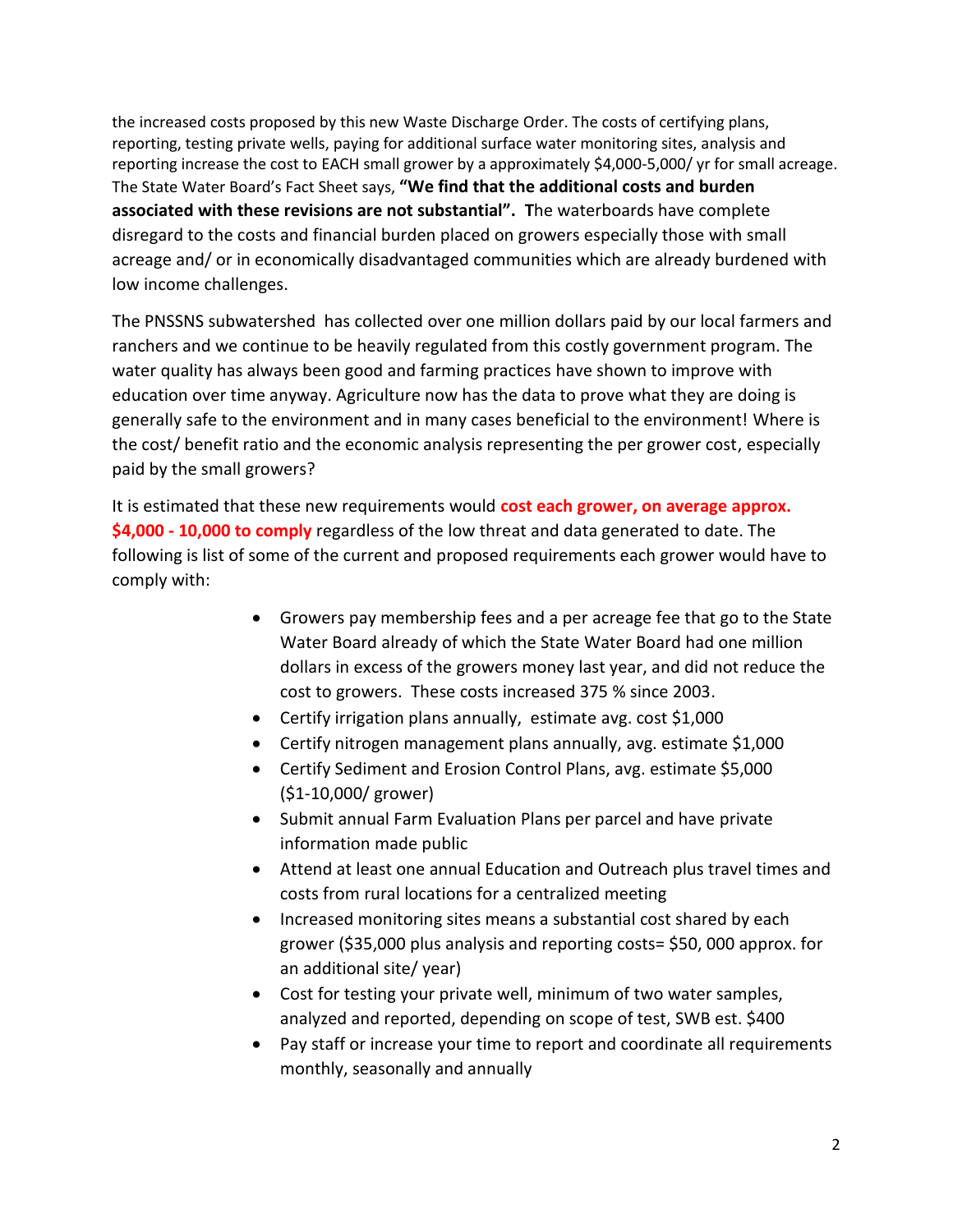- Increased reporting costs growers pay subwatersheds to work with local farmers and ranchers, develop databases to track and report information,
- develop and disseminate Annual or Monthly Newsletters and coordinate information and meetings, coordinate Education and Outreach workshops, attend regulatory and Sac Valley Coalition meetings to report information back to growers, represent growers to Sac Valley and the waterboards, etc.
- Increased reporting costs with Sac Valley W.Q. Coalition as this entity then coordinates information for 13 subwatersheds to the waterboards and represents the Sacramento Valley and surrounding areas. The SVWQ Coalition coordinates regional reports, hires and coordinates water quality monitoring, analysis and reporting, hires subcontractors/ scientists and develops other major reports on groundwater, water quality trends, management practices effectiveness reporting among just a few that cost approximately \$500,000 to over \$1,000,000 dollars each.
- Waterboard's estimate suggests the need to hire 90 new positions for the new requirements, which in turn would dramatically increase the cost on a per grower basis through acreage fees

There are many sections of the CA Water Code which concern and protect the economic impact to a person/ entity. For instance, CA Water Code section 13267 states that "[t]he burden, including costs, of [monitoring and reporting] shall bear **a reasonable relationship to the need** for the report and the benefits to be obtained from the reports." The proposed regulations and none of the three alternatives show a reasonable need nor a clear relationship of the need. PNSSNS is a low threat subwatershed group. This needs to be addressed appropriately for small growers or livestock producers, low intensity agriculture, producers with irrigated pasture and especially in the foothills of the Sierra Nevada?

We are challenging the State Water Board to explain all the high costs associated with the implementation and reporting of the proposed Waste Discharge Order and the need to address the small acreage and/or low intensity farmer/ producer. To date, members from these subwatershed groups have paid millions of dollars and have thus far paid to support a government program without a need, and now we have the data to prove it. There should be a cost/benefit ratio analysis performed!

Once again, the public is crying out with the message that a "one size fits all" regulation is without merit, costly, cumbersome and without meeting goals other than to regulate. All of this dis-incentivizes people for the good work they are so proud of- AGRICULTURE. We sincerely hope you record our comments and provide your full consideration.